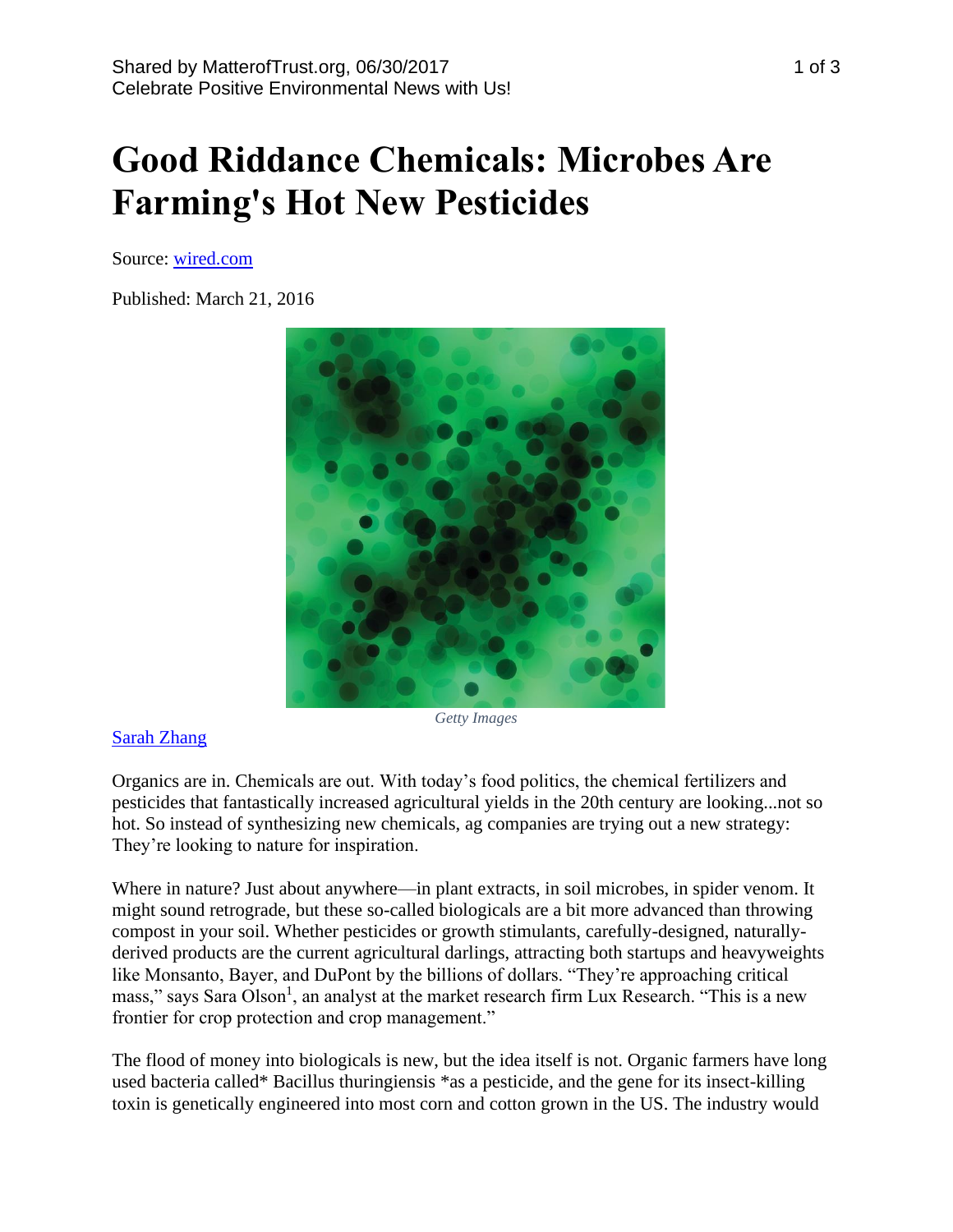### Shared by MatterofTrust.org, 06/30/2017 2 of 3 Celebrate Positive Environmental News with Us!

love to find other agriculturally useful biochemicals—and the genes that generate them in certain bugs. The hard part is finding the one or two or even ten useful microbes out of billions that live in a handful of soil.

How do you solve that problem? If you're Monsanto, you throw a ton of money at it. In a [partnership with Novozymes,](http://www.novozymes.com/en/solutions/agriculture/The-BioAg-Alliance/Pages/default.aspx) Monsanto is testing 2,000 bacteria isolated from soil around the world. The company is looking for bacteria that can keep insects, weeds, and fungi at bay, along with bugs that might boost the growth of the plant. Robb Fraley, Monsanto's chief technology officer, compared the strategy to what's going on in medicine. "The human microbiome has been a breakthrough for human medicine," he says. "I think the crop microbiome will become a breakthrough for crop production." Monsanto's big competitors like Bayer and DuPont are sifting through microbial strains, too.

Smaller companies like [BioConsortia,](http://bioconsortia.com/) [NewLeaf Symbiotics,](http://www.newleafsym.com/) and [Indigo Agriculture](http://www.indigoag.com/) have also proliferated in the race to find biostimulants, which like fertilizers boost plant growth but are not synthetic. That could include extracts from seaweed or peptides from other plants. There's a reason small companies see an opening: Biostimulants are lightly, if at all, regulated by a patchwork of state laws instead of the federal Environmental Protection Agency. "Everybody and their brother are jumping into biostimulants," says Pam Marrone, founder and CEO of [Marrone Bio Innovations.](http://marronebioinnovations.com/)

Marrone takes another tack with microbes. Her company specializes in biopesticides, which do fall under EPA regulation. But because naturally derived pesticides are ostensibly safer, the EPA usually requires fewer tests of them. A chemical pesticide might take 3 years to get environmental approval; a biopesticide, half that time. Biopesticides are also certified for organic farmers, who make up the bulk of Marrone's customers. And non-organic farmers may soon need more of them, too: The EPA is currently [reassessing](https://www.epa.gov/pollinator-protection/schedule-review-neonicotinoid-pesticides) a popular class of chemical insecticides called neonicotinoids for their impact on bee health, and it's already [proposed](https://www.epa.gov/pollinator-protection/proposal-protect-bees-acutely-toxic-pesticides)  [restrictingt](https://www.epa.gov/pollinator-protection/proposal-protect-bees-acutely-toxic-pesticides)heir use during bee season.

Marrone has four biopesticides on the market for use against insects, nematodes, fungi, and crops. All of them come from intensive screening of 18,000 bacteria back when the company first started. The company is now working on a microbial herbicide to round out its suite of crop protection products. (However sound its science, though, the company is facing some business distractions: Accounting irregularities led to th[eindictment of a former executivef](http://www.sacbee.com/news/business/article60842687.html)or securities fraud earlier this year.)

Despite all the enthusiasm about biologicals, screening thousands of microbes is basically an expensive fishing expedition. "The challenge is the gap in basic knowledge," says Olson. Ag companies have spent decades synthesizing chemicals, and they know how those chemicals work. With microbial strains, they're fishing for something that works, but they rarely know why. And you can't get to more targeted discovery without understanding biological mechanisms.

Even next-generation DNA sequencing, commonly used for studying microbes living on humans, doesn't help here. "When we try to analyze a really complex matrix like soil, basically